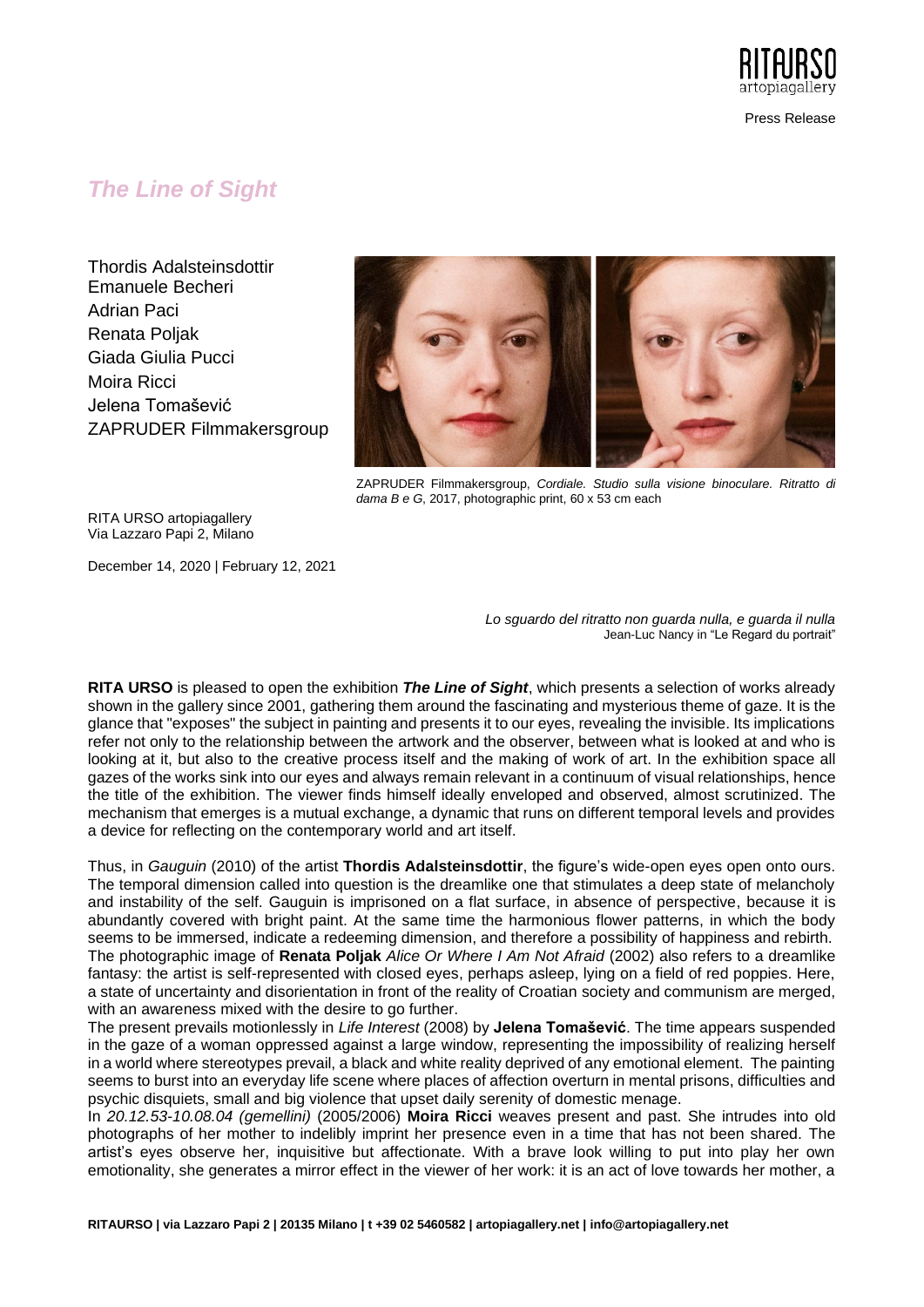form of elaboration of loss, which however takes further strength from the radical questioning of the relationships between the viewer and the object of the gaze.

The smiling couples, taken according to a "happy family" cliché, which **Adrian Paci** pictorially immortalizes in *Icons* (2001), seem not to look directly at the viewer. Their eyes, set, are probably directed towards the lens of a camera. Those faces have already lost their individual identity and what counts to them is the new identity of the couple, which the photographer tries to fix. With simplicity, the artist is addressing the collective power that social gaze has, expressing an ambiguous attitude that first seduces the spectator to enter a sort of private album of memories and then prevents him from penetrating it through placing an ideal model in front of him.

The present is also connected to the **Emanuele Becheri**'s gaze that, powerfully directed to the viewer, seems to reveal the dimension of the genesis of his work. Drawings *Va, pensiero...* (2013) become the condition in which the figures can accomplish and define their world. The artist self-portraits himself in bizarre ways, experimenting with different disguises, mutilated, helped by sticks that serve to maintain his fragile balance in an upturned world, and laying bare his own condition as an irreverent marionette that laugh at themselves and at their audience, to show the artist's infinite potential for metamorphosis.

The enigmatic and disquieting gaze, presented by **ZAPRUDER Filmmakersgroup** in *Cordiale. Studio sulla visione binoculare. Ritratto di dama B e G* (2017), provides a reflection internal to their artistic and cinematographic practice, on the consequences of a stratigraphic conception of time, often made of overlaps rather than scrolling. The cross-eyed, lateral gaze, on the one hand, fragments the vision by dividing it into two points of view, on the other, subtracts from it the perspective encounter that allows a deep dimension, typical of 3D cinema.

**Giada Giulia Pucci** with *Umano. Vestizioni al suk di Torino, 4/10/20* (2020) represents, finally, a timeless, absolute, primitive look. A witness to the memory of the past but also a documentation of the future. The scraps found in the street with which she dresses and protects herself become symbols of humanity, her gaze is similar to that of all peoples of all times and records all the existing worlds. It is an instrument for survival because, abstracted from the context, it analyses reality and extends beyond it, towards nothingness, towards the end of the world.

The eyes of works on show are reflected in ours and introduce a plurality of possible timelines and worlds. The reciprocity intrinsic to the act of seeing therefore constitutes not only an encouragement to know and to become aware of the reality that surrounds us, but also to resist the difficulties of dark moments, such as we are experiencing, also thanks to the support that those gazes around us can provide.